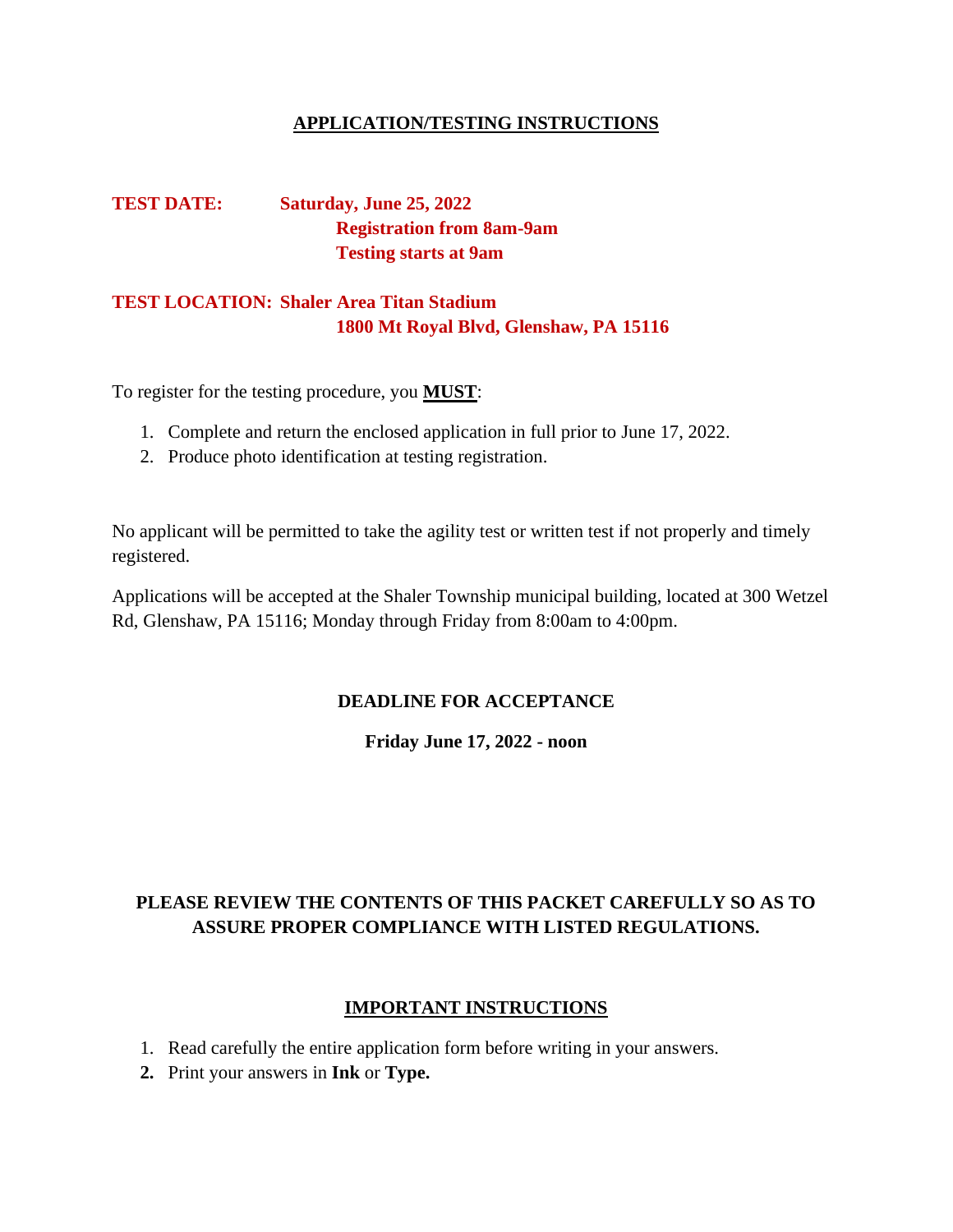- 3. Answer all questions carefully and correctly. If additional space is required, use another sheet of paper, indicating the number of the question, and attach it to the application.
- 4. The completed application must be submitted no later than 12:00pm (noon) June 17, 2022
- 5. The following required documentation must be returned with your application:

# ✓ **If the below listed items are not provided to Shaler Township. at the time application is returned, you will be eliminated from the hiring process.**

- Completed application
- Color photocopy of a driver's license
- Personal Injury Waiver
- Sworn Statement
- A copy of your Birth Certificate
- A copy of your high school diploma or GED
- A copy of your college diploma
- A copy of your official college transcript
- A copy of your basic recruit training transcript and Act 120 Certification.
- Military Form #DD214

# Attention!

- ➢ Please review the Shaler Township Police Department personal appearance policy. Visible tattoos in the summer uniform are currently prohibited and new hires would be required to wear long sleeve uniform shirts.
- ➢ See attached Police Applicant Physical Agility Testing Standard
- ➢ Shaler Township Police have a 10-air mile radius residency requirement within 6 months of the 1-year probationary period (18 months from hire).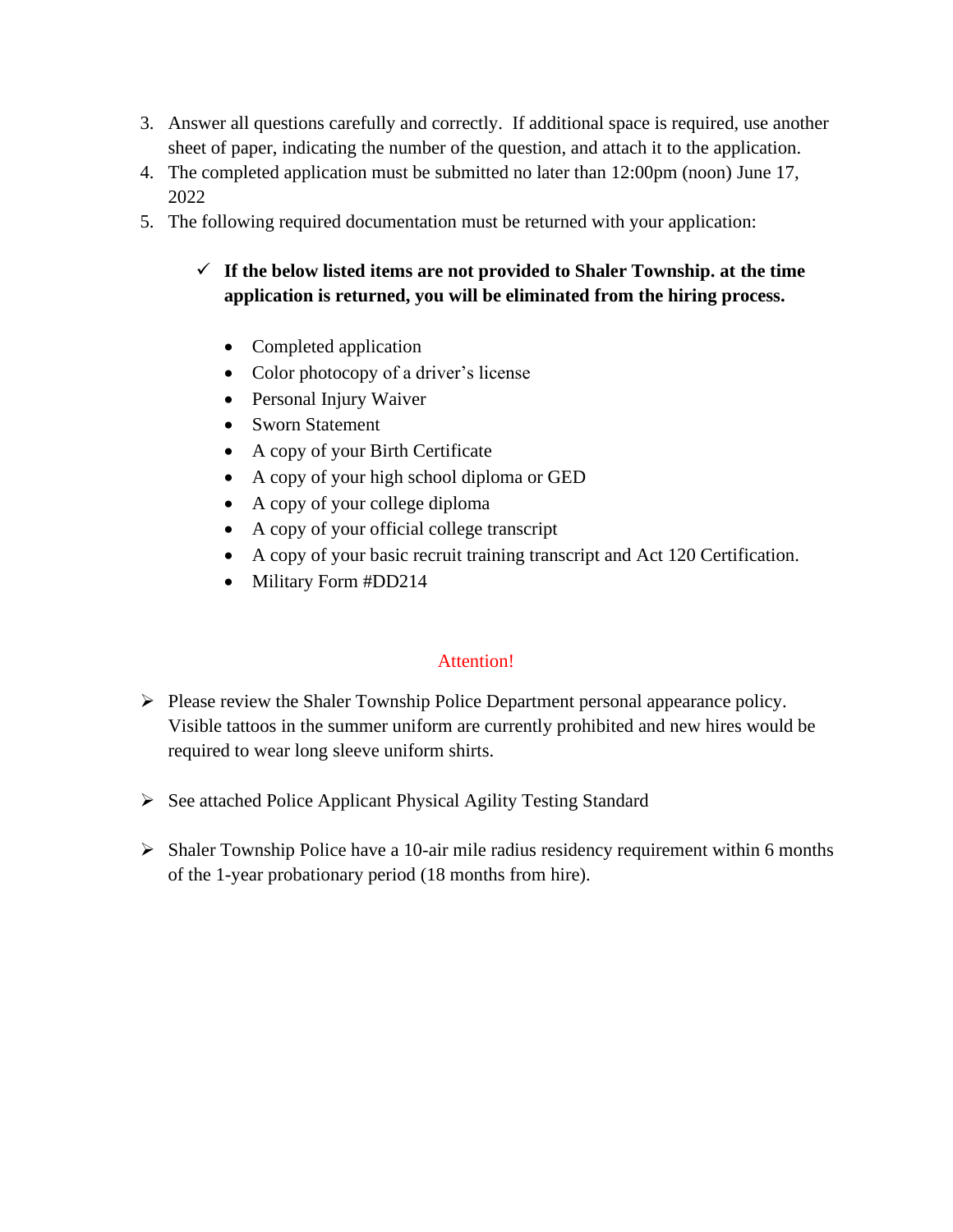#### **Body Art and Tattoo Prohibition**

a) It is not the intent of the Department to deny any employee the ability to personally express him or herself. The department does however require that all employees maintain a professional and conservative appearance. Therefore, the Department prohibits the display of excessive and overly conspicuous tattooing, such as "full sleeve" tattoos and tattoos located on the face, head, neck (above the collar bone and visible with an open collared shirt), and the hands. Tattoos on the arms will not be visible below the elbow of the summer uniform shirt. Officers with arm tattoos extending below the elbow will always be required to wear the long sleeve uniform shirt while on duty. Officers with visible tattoos below the elbow will also ensure they are covered while representing the department. b) Policies and prohibitions regarding tattoos apply to all forms of body art including, but not limited to, branding, scarification and skin implants. c) All officers are prohibited from exposing, or being visible through the clothing, any tattoos, brands or body art anywhere on the body that are obscene or b. Plainclothes Officers.

1) Shall, while not on special undercover assignments, be well groomed, neat, and conservatively attired projecting a positive, credible image.

3. Civilian employees.

a. Shall adhere to the "dress code" guidelines established by the Chief of Police.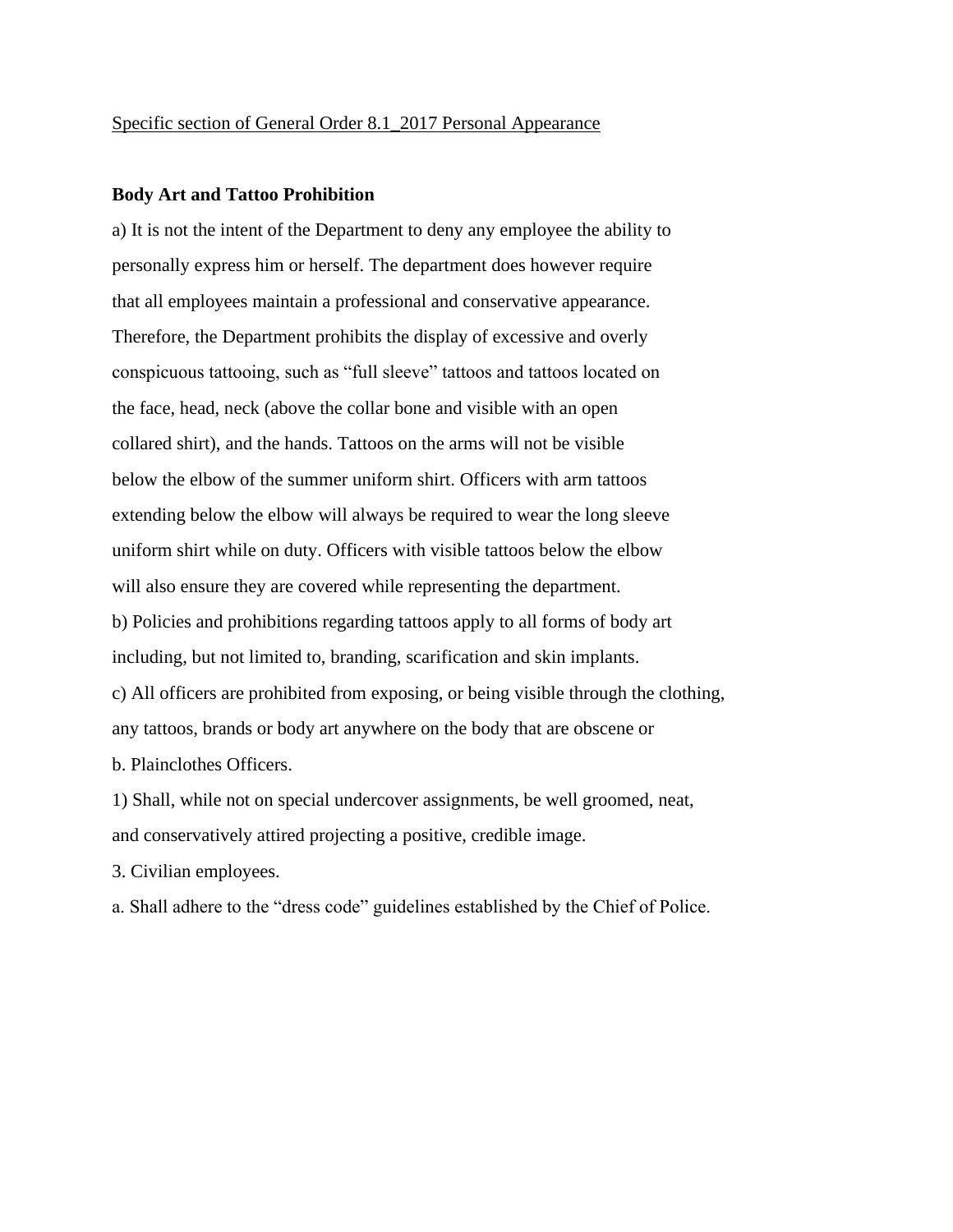## **PERSONAL INJURY WAIVER**

I hereby release Shaler Township and Shaler Township Police Dept. or any of its authorized representatives from any liability or damage for any physical injury which may result from performing the physical agility examination for the position of police officer.

Signature

\_\_\_\_\_\_\_\_\_\_\_\_\_\_\_\_\_\_\_\_\_\_\_\_\_\_\_\_\_\_\_\_\_\_\_\_

\_\_\_\_\_\_\_\_\_\_\_\_\_\_\_\_\_\_\_\_\_\_\_\_\_\_\_\_\_\_\_\_\_\_\_\_

\_\_\_\_\_\_\_\_\_\_\_\_\_\_\_\_\_\_\_\_\_\_\_\_\_\_\_\_\_\_\_\_\_\_\_\_

Date

Print Name

# **PLEASE RETURN THIS FORM WITH APPLICATION**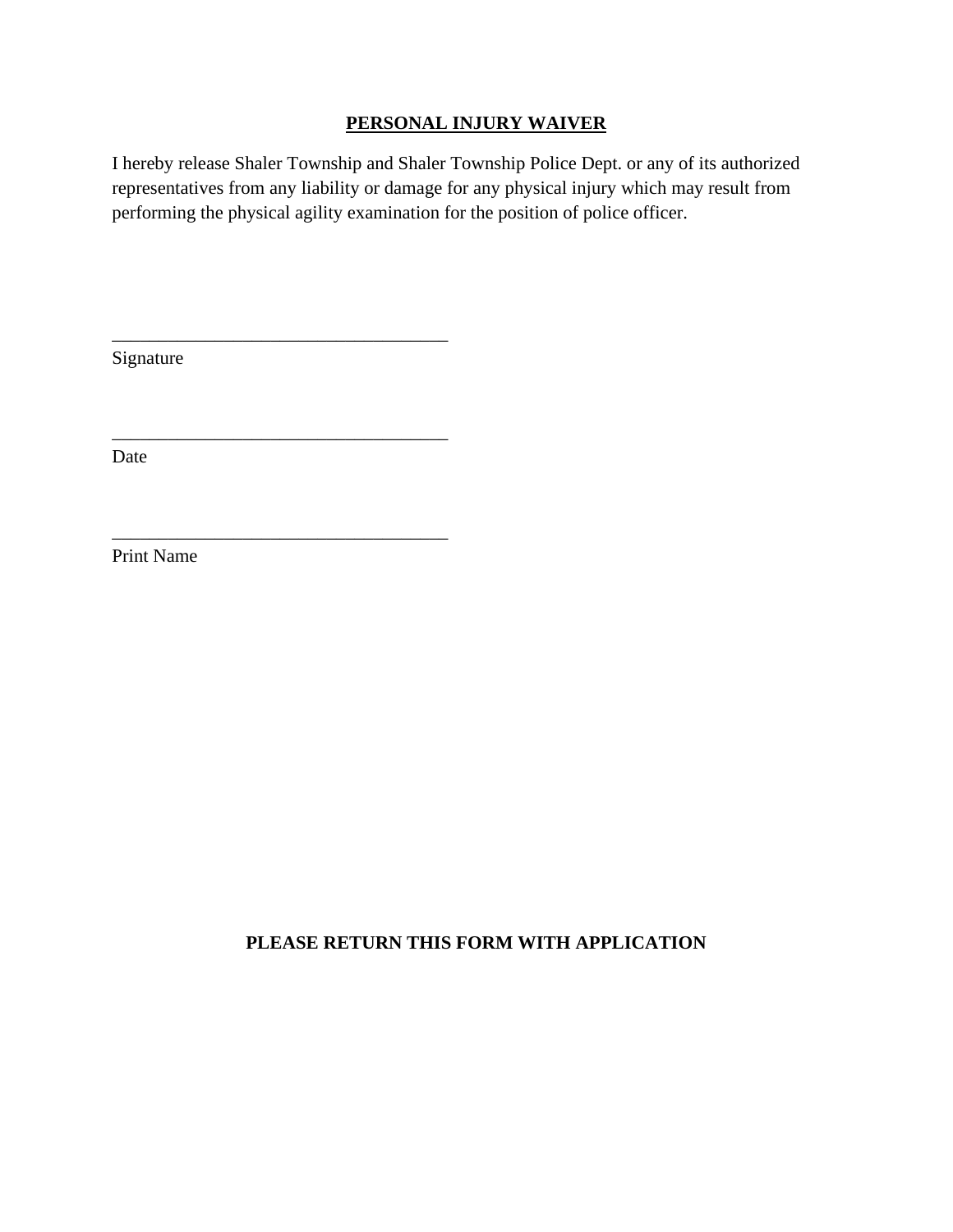

# **Township of Shaler Police Department**

300 Wetzel Road ● Glenshaw, PA 15116-2288 P: 412-492-2222 ● F: 412-492-2085 ● [www.shaler.org](http://www.shaler.org/)

# **Police Applicant Physical Agility Testing:**

In an effort to impose an equal burden of compliance on both male and female applicants, requiring the same level of physical fitness for each, an applicant for the position of Police Officer shall be evaluated to determine physical fitness using the standards developed by the Cooper Institute for Aerobics Research. Each applicant shall score no lower than the  $30<sup>th</sup>$  percentile of the Cooper standards for the person's age and gender, which coincides with the 30<sup>th</sup> percentile of the general population, in each of the required evaluations to be eligible for employment. The required evaluations shall be consistent with what is required for entrance to a Certified Municipal Police Academy by the MPOETC. [Civil Service Rule 4.5]

| Cooper $30\%$        | <b>Male Standard by Age</b> |           |       |       |       |  |       |           | <b>Female Standard by Age</b> |           |       |
|----------------------|-----------------------------|-----------|-------|-------|-------|--|-------|-----------|-------------------------------|-----------|-------|
|                      | 18-29                       | $30 - 39$ | 40-49 | 50-59 | $60+$ |  | 18-29 | $30 - 39$ | 40-49                         | $50 - 59$ | $60+$ |
| Sit-up (1 min reps)  | 35                          | 32        | 27    | 21    | 17    |  | 30    | 22        | 17                            | 12        | 4     |
| 300 Meter Run (Time) | 62.1                        | 63        | 77    | 87    | 87    |  | 75    | 82        | 106.7                         | 106.7     | 106.7 |
| Push-up (1 min reps) | 26                          | 20        | 15    | 10    | 10    |  | 13    | 9         |                               |           |       |
| 1.5 Mile Run (Time)  | 13:15                       | 13:44     | 14:34 | 15:50 | 15:50 |  | 15:46 | 16:42     | 17:29                         | 19:10     | 19:10 |

# **Testing Order:**

- 1. 1 minute sit-Up
- 2. 300 Meter Run
- 3. 1 Minute Push-up
- 4. 1.5 Mile run

This is a cumulative test, and all events must be completed within two (2) hours.

All applicants shall be afforded a minimum rest time of five (5) minutes between events.

All applicants are required to pass the Shaler Township Police physical agility test with a score at the 30<sup>th</sup> percentile of the Cooper standard (chart above) in each event based on their gender and age at the time of testing.

If an applicant is unsuccessful in any event, testing is immediately ended (failure) and no other events can be attempted at that time.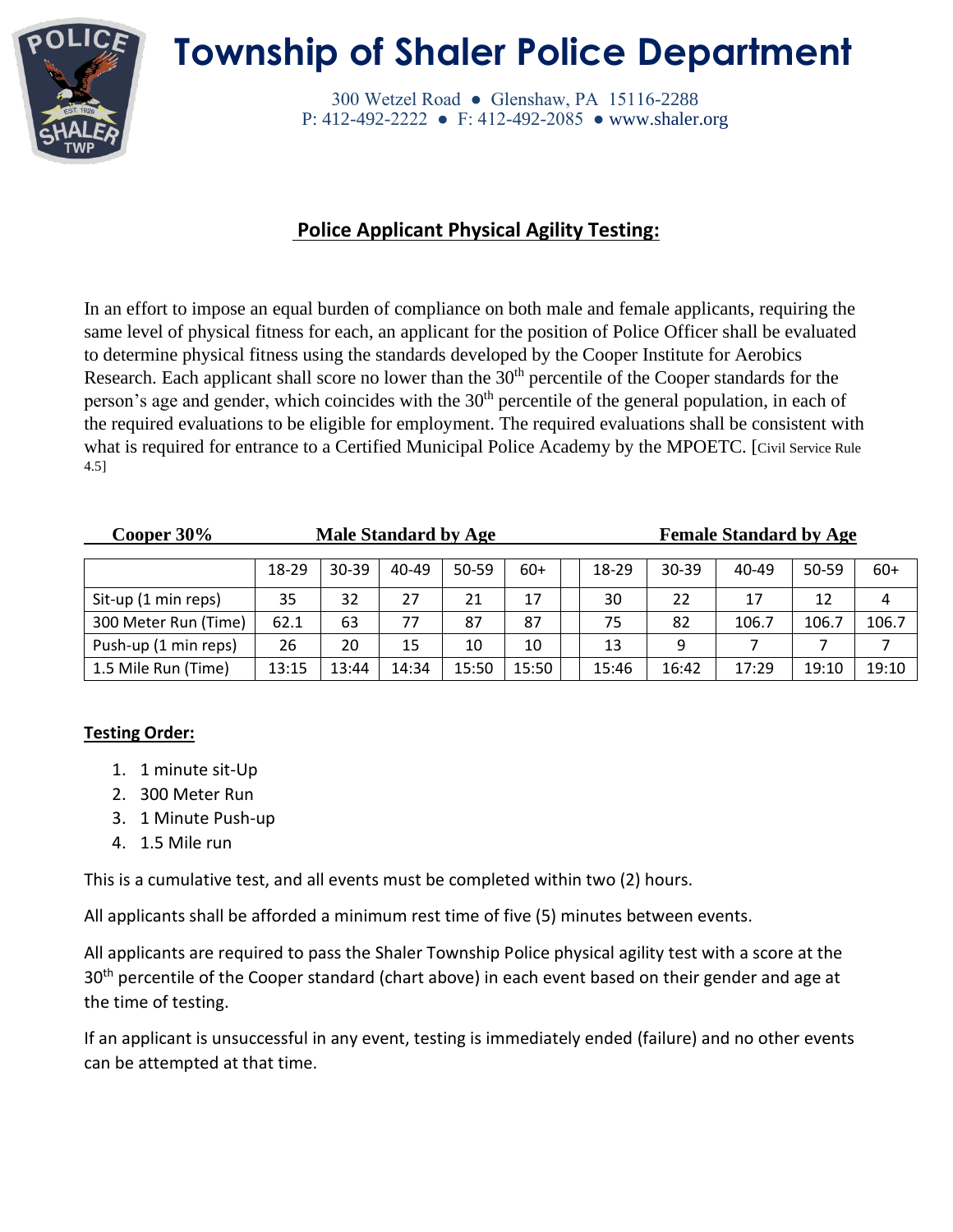#### **Shaler Township Police Applicant Physical Agility Testing:**

**1. Sit-up –** Abdominal muscular endurance as measured by the one-minute sit-up test: With legs bent at a 90-degree angle, heels on the mat or ground (supported), fingers interlocked behind the head, lift body, touch elbows to knees and return to the starting position, shoulders touching the mat or ground, repetitions to standard for gender and age in one minute. Feet may be together or apart and may be held but no knelt upon by another. Fingers must stay interlocked behind the head/neck throughout the event. The back cannot be arched, and the buttocks cannot be lifted from the mat/ground.

**2. 300-Meter Run** – This is a measure of anaerobic capacity. This is an important factor, exerting short bursts of effort will engaged in pursuit tasks.

The standard is based on the total elapsed time required to complete a 300-meter course. On a standard 400-meter track, 300 meters is about ¾ around the track or 984 feet.

\* The 300-meter run and 1.5-mile run will be administered under all weather conditions which may include running in cold, heat or humidity, wet and/or high wind conditions.

**3. Push-Ups –** This is a measure of the muscular endurance of the upper body extensor. This is an important area for many tasks including use of force, lifting, carrying, and pushing. The applicant assumes the front-leaning rest position by placing their hands on the surface, slightly wider than shoulder width apart, fingers facing forward. The back, buttocks, and legs must be in a generally straight line from the head to the heels. The feet may be together or up to twelve inches apart. Once hands and feet are set, they cannot move. The applicant lowers self until the upper arms are parallel to the ground, applicant returns to the "up" position locking out the elbows. The back must be kept straight at all times. The applicant may rest in the "up" position only.

The test will be considered over when the applicant returns to the standing position or if any part of their body makes resting contact with the ground. One minute to complete standard.

**4. 1.5-Mile Run** – This is a measure of cardiovascular endurance or aerobic capacity. It is the foundation for almost all physical tasks including pursuits, administering CPR, climbing stairs, providing aid to the injured, and use of force situations lasting more than two minutes. The test will be conducted on a 400-meter running track. The score will be the total elapsed time it takes to complete six laps.

\* The 300-meter run and 1.5-mile run will be administered under all weather conditions which may include running in cold, heat or humidity, wet and/or high wind conditions.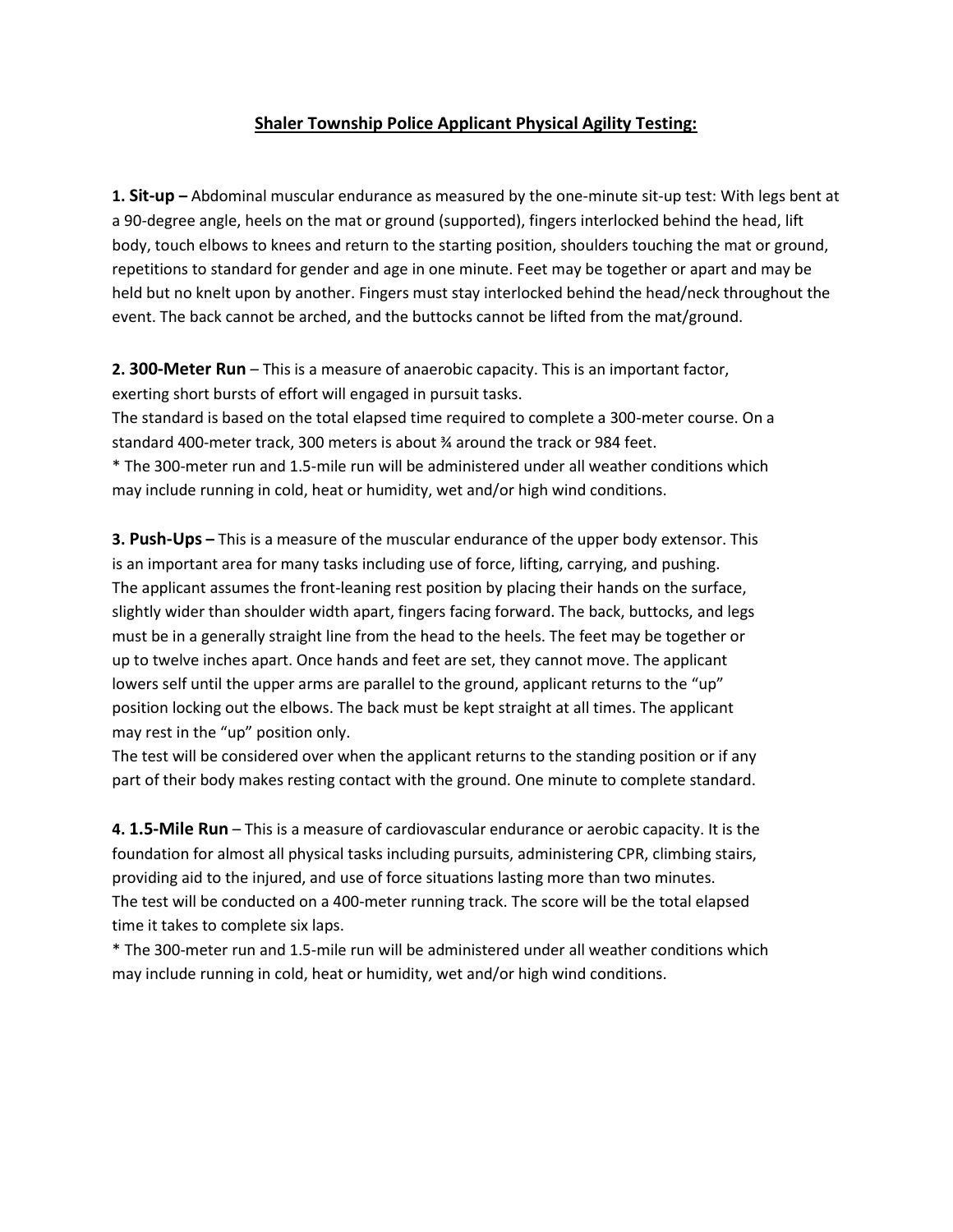## **SHALER TOWNSHIP POLICE CIVIL SERVICE EXAMINATION NOTICE Starting Salary: \$58,551 Top Patrol Officer (6 years): \$ 92,938 (as of 1-1-22)**

A **Physical Agility Test** will be held on Saturday, June 25, 2022, at 9:00 AM at the Shaler Area Titan Stadium located at: 1800 Mt. Royal Boulevard Glenshaw, PA 15116. The **Written Examination** will follow at 12 noon in the Shaler Area Middle School Cafeteria 1810 Mt. Royal Blvd Glenshaw, PA 15116 only for the applicants that successfully pass the Physical Agility Test.

Other mandatory components of the civil service test are an oral examination, a background check, a medical examination, a psychological examination and a polygraph examination. A complete copy of the Shaler Township Civil Service Rules is available for inspection during regular business hours at the Shaler Township Municipal Building, 300 Wetzel Road, Glenshaw, PA 15116 or online at www.shaler.org [under Public Sa](http://www.shaler.org/)fety / Application & Forms.

**APPLICATION:** Any person interested in the position of Police Officer who meets the General Requirements listed below may obtain the required Application at the Shaler Township Municipal Building. The Township Building is open from 8:00 a.m. to 4:30 p.m., Monday through Friday. Call 412-486-9700 if you have any questions. A complete application form is also available online at www.shaler.org under Public Safety / Application & Forms.

Completed applications, including a legible photocopy of a valid driver's license and other required documentation must be received in the Office of the Township Manager, Shaler Township Municipal Building, 300 Wetzel Road, Glenshaw, PA 15116 on or before **FRIDAY, JUNE 17, 2022 at 12:00 Noon. Applications received after that time and date will not be accepted. Applicant must apply with application in person and sign in.**

### **GENERAL REQUIREMENTS:** Applicants must:

- 1. Be at least 21 years of age before the deadline for submitting completed applications.
- 2. Be a U.S. citizen and meet all State and Federal requirements for being a police officer.
- 3. Possess a current, valid license to operate a motor vehicle in Pennsylvania. License with a photo identification must be presented at time of filing the application and a Pennsylvania operator's license must be obtained prior to appointment and maintained throughout employment.

### **EDUCATIONAL REQUIREMENTS OR PRIOR EXPERIENCE:** Applicants must:

- 1. Have successfully completed the Pennsylvania Municipal Police Officers' Basic Training Program requirements commonly known as Act 120 training and shall commit to the taking of and successful completion of a certification examination administered by the Pennsylvania Municipal Police Officers' Education and Training Commission within sixty (60) days of notice by the Township to take and pass the examination and such other qualifications as are set forth in the Shaler Township Civil Service Rules.
- 2. Possess a diploma from an accredited high school or graduate equivalency diploma.
- 3. Possess a 2-year Associate's Degree with sixty college credits obtained from an accredited college or university recognized by the U.S. Secretary of Education, the Council of Higher Education Accreditation or the Association of Specialized and Professional Accreditors or possess a minimum of four (4) years consecutive experience as a full-time active duty police officer within five  $(5)$  years prior to application with an agency having powers of arrest under State, Federal or Military law. For purposes of this requirement, the Township will consider an applicant as having full-time active duty police experience if the applicant was employed as an active duty police officer with an agency having powers of arrest under State, Federal or Military law in excess of fifteen hundred (1,500) hours each year for four (4) consecutive years within five (5) years prior to application. Provide letter from employer stating employee's years of experience.

False or incorrect information will void the application.

The Township of Shaler is an equal opportunity employer.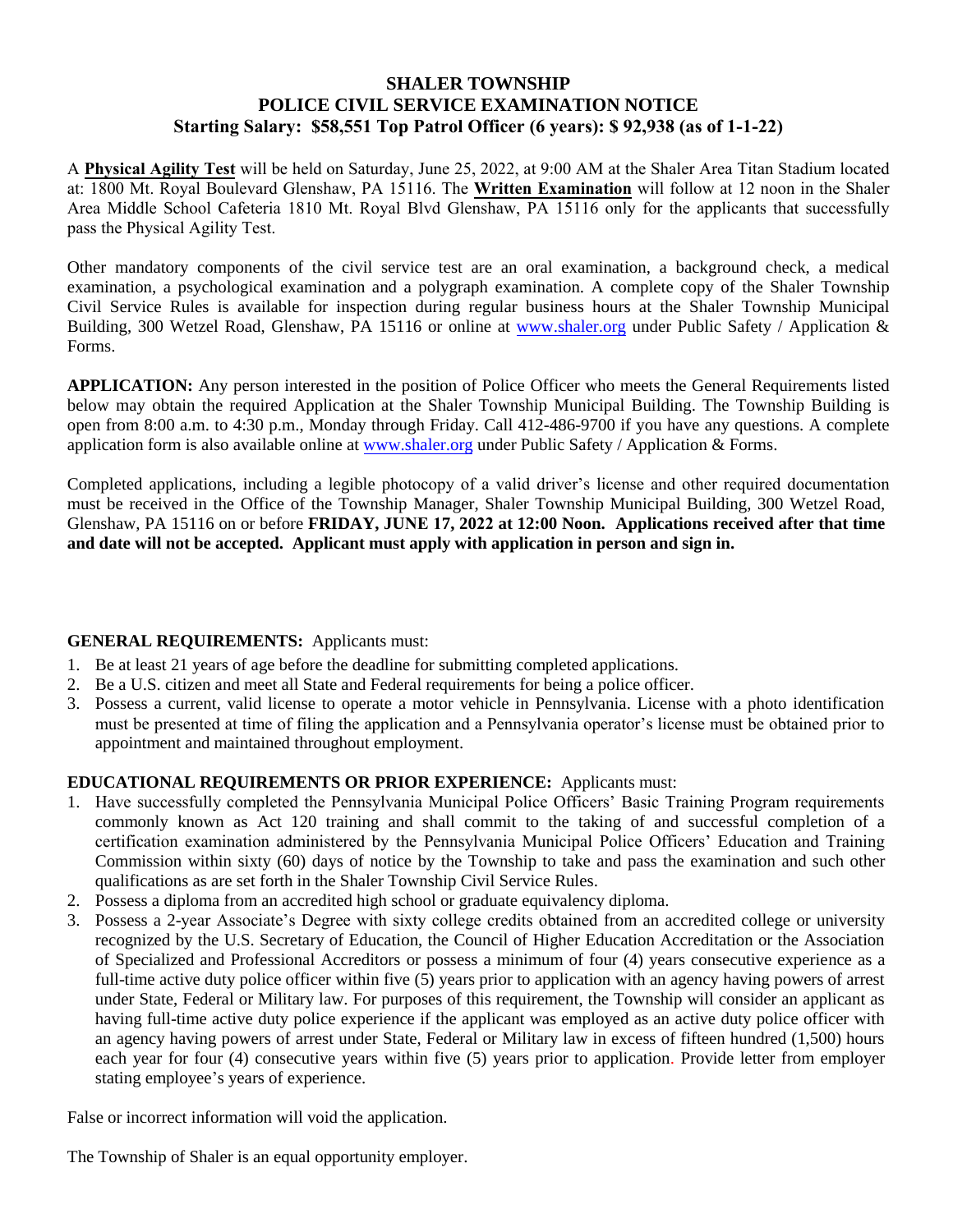#### **TO ALL POLICE OFFICER CANDIDATES**

The Shaler Township civil service application process is straightforward. There is a list of items that you must provide in order to submit a complete application. ALL of the requested information MUST be provided in order for you to participate in the testing process.

The Application also asks for some additional information such as your **high school diploma and college transcripts, proof of your Act 120 Certification and transcripts, a photocopy of your Birth Certificate showing proof of age and citizenship, a photocopy of your Motor Vehicle Operator's License**. Read the Application carefully. You don't want to jeopardize your consideration by failing to provide all of the appropriate information.

If you are claiming Veterans' Preference Points, your Application **MUST** contain a copy of your Certificate of Release or Discharge from Active Duty, DD-214, Member Copy. Other copies that do not contain your character of service are insufficient and will be rejected.

You are required to return your Application to the Shaler Township's Manager Office **IN PERSON** and **NO ONE ELSE CAN REGISTER OR RETURN YOUR APPLICATION FOR YOU!** You will be asked for proper identification and assigned an Application Number when the documentation is returned to Shaler Township. If you need to make special arrangement to return the application after normal business hours which are 8:00 a.m. to 4:30 p.m., Monday through Friday, please contact the Township Manager's Office, at 412-486-9700, ext. 211.

Good Luck!

**Shaler Township Civil Service Commission**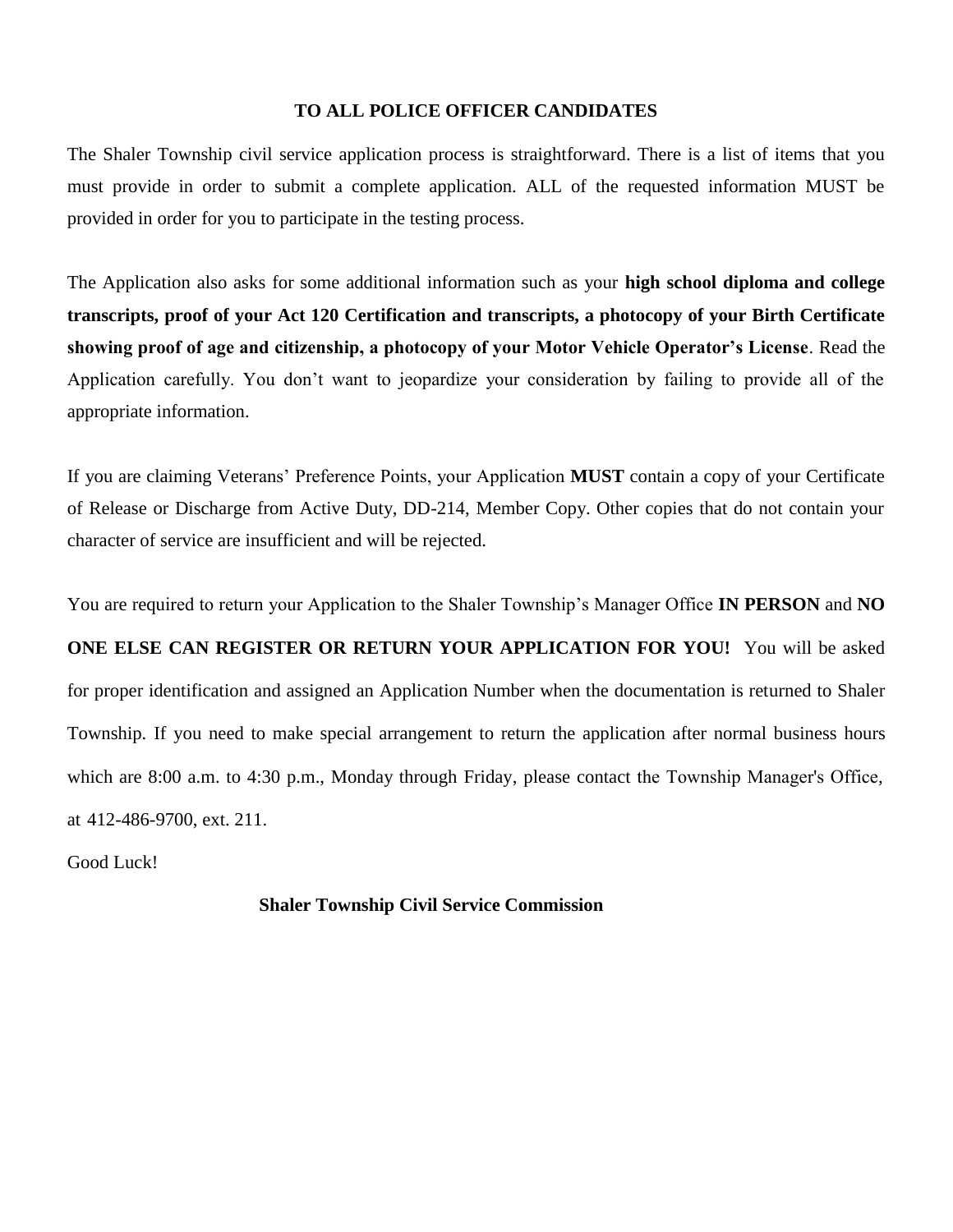

# **TOWNSHIP OF SHALER 300 Wetzel Road ● Glenshaw, PA 15116-2288 412-486-9700 APPLICATION FOR POLICE OFFICER**



Shaler Township is an Equal Opportunity Employer. All qualified applicants will be considered without regard to race, color, religion, national origin, ancestry, sex, sexual orientation, disabilities or age. All information requested on this application is solicited for the purpose of determining abilities and skills required for proper job placement and to facilitate verification of the information requested.

Instructions: This application must be completed in its entirety together with all required Releases. Please print in ink or type. If a particular question does not apply to you, so state with N/A. If space available is insufficient, use the reverse side and use the number of the reference block. If, because of disability, you need assistance in completing this application form please notify the Manager's Office at 412-486-9700.

|                                                                     | Date                                      |
|---------------------------------------------------------------------|-------------------------------------------|
| Name                                                                | Social Security No.                       |
| Present Address                                                     | Phone No.                                 |
|                                                                     | E-mail:                                   |
| Are you over 21 years of age? Are you a U.S. Citizen?               | (Please attach copy of Birth Certificate) |
| List any friends or relatives presently working for Shaler Township |                                           |

If hired, how soon will you be available for work? (Date)

VEHICLE OPERATOR'S LICENSE. Give the following information concerning any vehicle operator's license you have held or now hold:

| <b>Type of License</b> | Number | <b>Issuing Authority</b> | <b>Expiration</b> |
|------------------------|--------|--------------------------|-------------------|
|                        |        |                          |                   |
|                        |        |                          |                   |
|                        |        |                          |                   |

Have you ever had a license suspended or revoked? \_\_\_\_\_\_\_\_\_\_\_\_\_\_\_\_\_\_\_\_\_\_\_\_\_\_\_\_\_\_\_\_\_\_\_\_\_\_\_\_\_\_\_\_\_\_\_\_\_\_\_\_\_\_\_\_\_\_\_\_\_\_\_\_\_\_\_\_\_

#### **EDUCATION**

| School  | Name and Address                        | Course                                 | Check Last Year Completed |                |   | Did You<br>Graduate? | List Diploma or<br>Degree |                                |
|---------|-----------------------------------------|----------------------------------------|---------------------------|----------------|---|----------------------|---------------------------|--------------------------------|
| High    |                                         |                                        |                           | $\overline{2}$ | 3 | 4                    | Yes<br>N <sub>o</sub>     | Please Attach<br>Diploma / GED |
| College |                                         |                                        |                           | 2              | 3 | 4                    | Yes<br>N <sub>0</sub>     | Please Attach<br>Transcript    |
| Other   |                                         |                                        |                           | 2              | 3 | 4                    | Yesl<br>N <sub>0</sub>    | Please Attach<br>Transcript    |
|         | Are you presently enrolled in a school? | If so, give name and address of school |                           |                |   |                      |                           |                                |

Do you have at least a 2-year Associate's Degree? \_\_\_\_\_\_\_ Date obtained: \_\_\_\_\_\_\_\_\_\_\_\_\_Number of college credits received:

List all Degrees and dates received: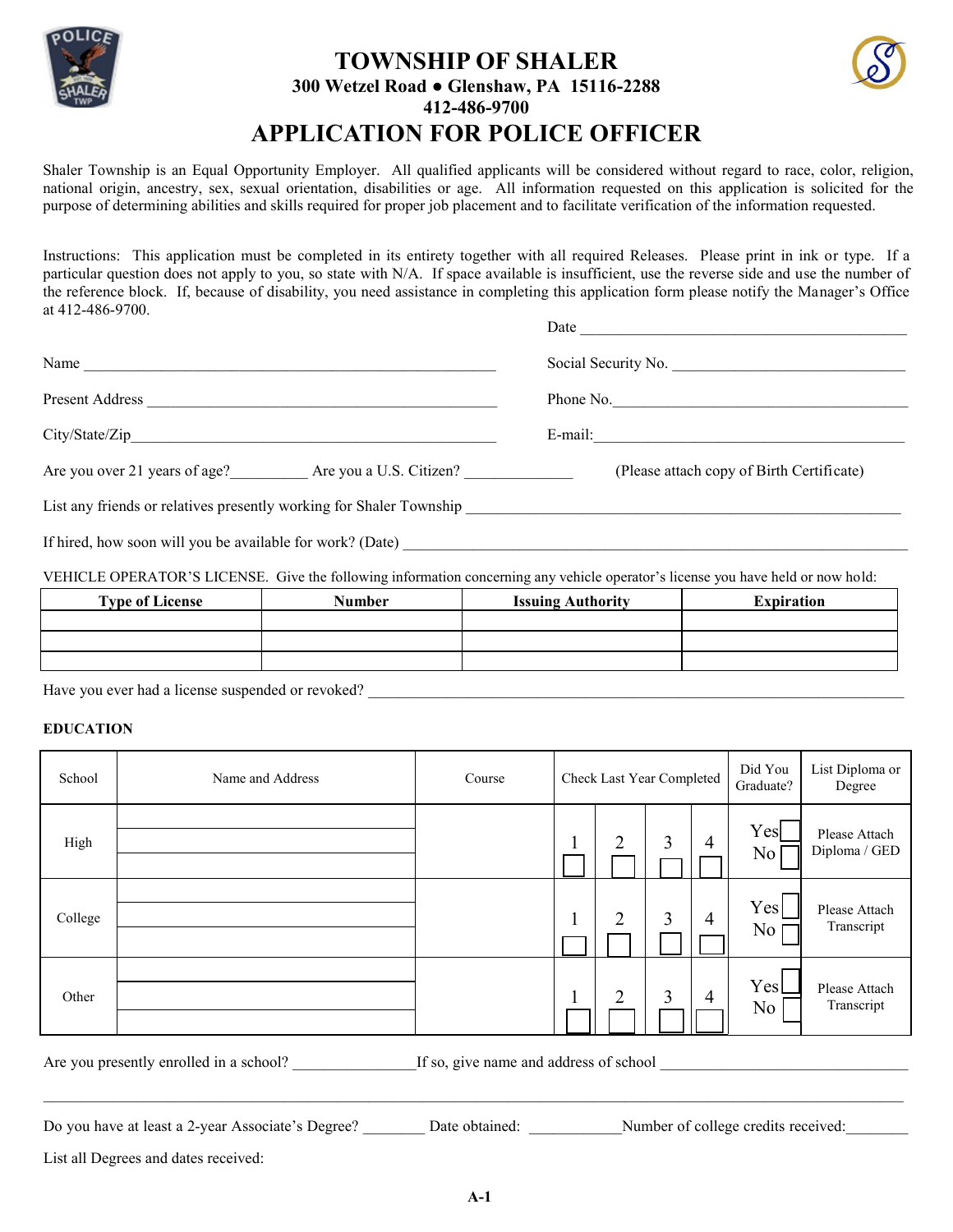#### **RESIDENCES.** List all addresses for the last (10) years beginning with your present address.

| From | To | Address | With whom did you live with? |
|------|----|---------|------------------------------|
|      |    |         |                              |
|      |    |         |                              |
|      |    |         |                              |
|      |    |         |                              |
|      |    |         |                              |

|                                                                                                                                                                                                                                                                          | <b>MILITARY</b>   |                      |                                                                                                                                             |  |  |  |  |  |  |
|--------------------------------------------------------------------------------------------------------------------------------------------------------------------------------------------------------------------------------------------------------------------------|-------------------|----------------------|---------------------------------------------------------------------------------------------------------------------------------------------|--|--|--|--|--|--|
| <b>Branch of Service</b>                                                                                                                                                                                                                                                 | Length of Service |                      | Rank at Separation                                                                                                                          |  |  |  |  |  |  |
| While in the military service, were you ever convicted for any crime<br>graded as a misdemeanor or felony? If yes, give date, place, type of<br>court or court martial, charge and action taken for each incident, using a<br>separate sheet to record this information. |                   | Specialized Training |                                                                                                                                             |  |  |  |  |  |  |
| Reserve Requirements:                                                                                                                                                                                                                                                    |                   |                      | Are you presently a member of the U.S. Reserve or State Guard Organi-<br>zation? If yes, please give Station or Unit and its address.       |  |  |  |  |  |  |
| Have you been Honorably discharged?                                                                                                                                                                                                                                      |                   | Active Duty.         | If you are claiming Veterans' Preference Points, please attach your DD-<br>214 Member Copy of your Certificate of Release of Discharge from |  |  |  |  |  |  |

#### **LAW ENFORCEMENT EXPERIENCE.** List all positions you have held, beginning with most recent.

## **MPOETC # (if applicable): \_\_\_\_\_\_\_\_\_\_\_\_\_\_\_\_\_\_\_\_\_\_\_\_\_\_\_\_\_\_\_\_\_\_\_\_\_\_\_\_\_\_\_\_\_\_\_\_\_\_\_\_\_\_\_\_\_\_\_\_\_**

| Name and Address of Company | From | To | Position Held | Salary | Reason for<br>Leaving | Name and Title<br>of Superior & E-mail |
|-----------------------------|------|----|---------------|--------|-----------------------|----------------------------------------|
|                             |      |    |               |        |                       |                                        |
|                             |      |    |               |        |                       |                                        |
| Phone:                      |      |    |               |        |                       |                                        |
| Name and Address of Company | From | To | Position Held | Salary | Reason for<br>Leaving | Name and Title<br>of Superior & E-mail |
|                             |      |    |               |        |                       |                                        |
|                             |      |    |               |        |                       |                                        |
| Phone:                      |      |    |               |        |                       |                                        |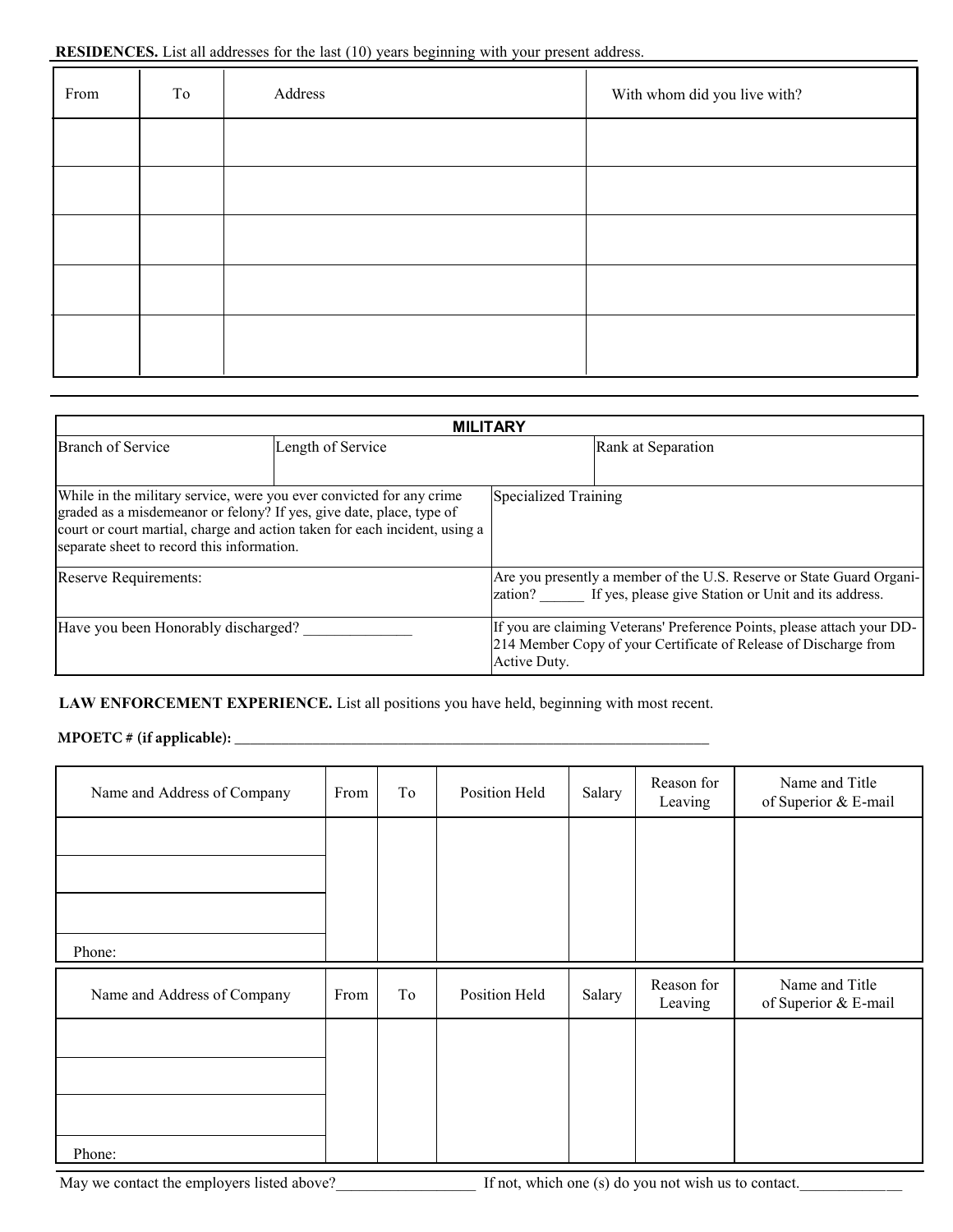| EMPLOYMENT HISTORY. List all positions you have held, beginning with most recent. |      |    |               |        |                       |                                        |
|-----------------------------------------------------------------------------------|------|----|---------------|--------|-----------------------|----------------------------------------|
| Name and Address of Company                                                       | From | To | Position Held | Salary | Reason for<br>Leaving | Name and Title<br>of Superior & E-mail |
|                                                                                   |      |    |               |        |                       |                                        |
|                                                                                   |      |    |               |        |                       |                                        |
|                                                                                   |      |    |               |        |                       |                                        |
| Phone:                                                                            |      |    |               |        |                       |                                        |
| Name and Address of Company                                                       | From | To | Position Held | Salary | Reason for<br>Leaving | Name and Title<br>of Superior & E-mail |
|                                                                                   |      |    |               |        |                       |                                        |
|                                                                                   |      |    |               |        |                       |                                        |
|                                                                                   |      |    |               |        |                       |                                        |
| Phone:                                                                            |      |    |               |        |                       |                                        |
| Name and Address of Company                                                       | From | To | Position Held | Salary | Reason for<br>Leaving | Name and Title<br>of Superior & E-mail |
|                                                                                   |      |    |               |        |                       |                                        |
|                                                                                   |      |    |               |        |                       |                                        |
|                                                                                   |      |    |               |        |                       |                                        |
| Phone:                                                                            |      |    |               |        |                       |                                        |
| Name and Address of Company                                                       | From | To | Position Held | Salary | Reason for<br>Leaving | Name and Title<br>of Superior & E-mail |
|                                                                                   |      |    |               |        |                       |                                        |
|                                                                                   |      |    |               |        |                       |                                        |
|                                                                                   |      |    |               |        |                       |                                        |
| Phone:                                                                            |      |    |               |        |                       |                                        |
| Name and Address of Company                                                       | From | To | Position Held | Salary | Reason for<br>Leaving | Name and Title<br>of Superior & E-mail |
|                                                                                   |      |    |               |        |                       |                                        |
|                                                                                   |      |    |               |        |                       |                                        |
|                                                                                   |      |    |               |        |                       |                                        |
| Phone:                                                                            |      |    |               |        |                       |                                        |

May we contact the employers listed above?<br>Let not, which one (s) do you not wish us to contact.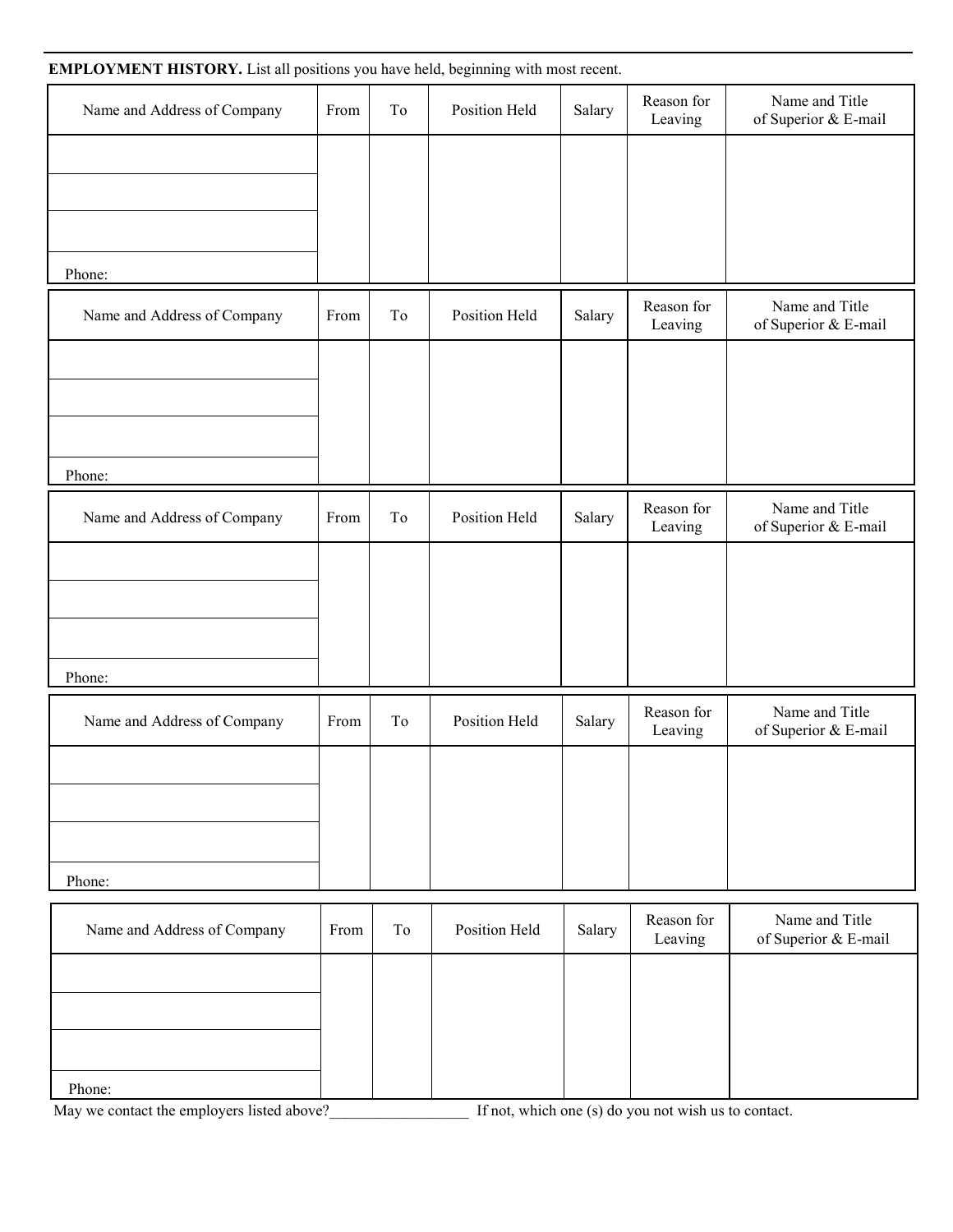Have you ever been discharged, asked to resign, furloughed, or put on inactive status for cause, or subject to disciplinary action while in any position (except military)? If yes, state reasons:

#### **REFERENCES** (exclude past employers and relatives)

| Name and Occupation | Address | E-mail $&$ Phone $#$ |
|---------------------|---------|----------------------|
|                     |         |                      |
|                     |         |                      |
|                     |         |                      |
|                     |         |                      |
|                     |         |                      |

Since your 18th birthday, have you ever been convicted of a misdemeanor, felony or greater criminal violation? (Yes / No) If yes, statte violation, court of jurisdiction, date of conviction.

| <b>OTHER QUALIFICATIONS</b>                                                                                                                                                                                    |                                                                                                                                       |  |  |  |  |  |
|----------------------------------------------------------------------------------------------------------------------------------------------------------------------------------------------------------------|---------------------------------------------------------------------------------------------------------------------------------------|--|--|--|--|--|
| Describe the types of equipment you are capable of operating,<br>(machines, vehicles, computers, etc.).                                                                                                        | List any trade, professional or skills certificates you hold.                                                                         |  |  |  |  |  |
| <b>OTHER INCIDENTS AND APPLICATIONS</b>                                                                                                                                                                        |                                                                                                                                       |  |  |  |  |  |
| Are there any incidents in your life not mentioned herein which may reflect<br>upon your suitability to perform the duties which you may be called upon to<br>take or which might require further exploration? | Have you ever applied for a position with any other government<br>agency or Police Department? If yes, please give details and dates. |  |  |  |  |  |
| Summarize special skills, abilities or experience which qualify you for this position.                                                                                                                         |                                                                                                                                       |  |  |  |  |  |

The facts set forth in my application for employment are true and complete. I understand that if employed, any misstatement, falsification or concealment shall constitute grounds for dismissal. You are hereby authorized to make any investigation of my personal history and financial and credit record through any investigative or credit agencies or bureaus of your choice.

#### **VERIFICATION**

I verify that there are no misrepresentations, omissions, or falsification in the foregoing statements and answers, and that the entries made by me are true, complete and correct to the best of m knowledge and belief and are made in good faith. This verification is made subject to the penalties of Section 4904 of the Crimes Code (18 Pa.C.S. § 4904) relating to unsworn falsification to authorities.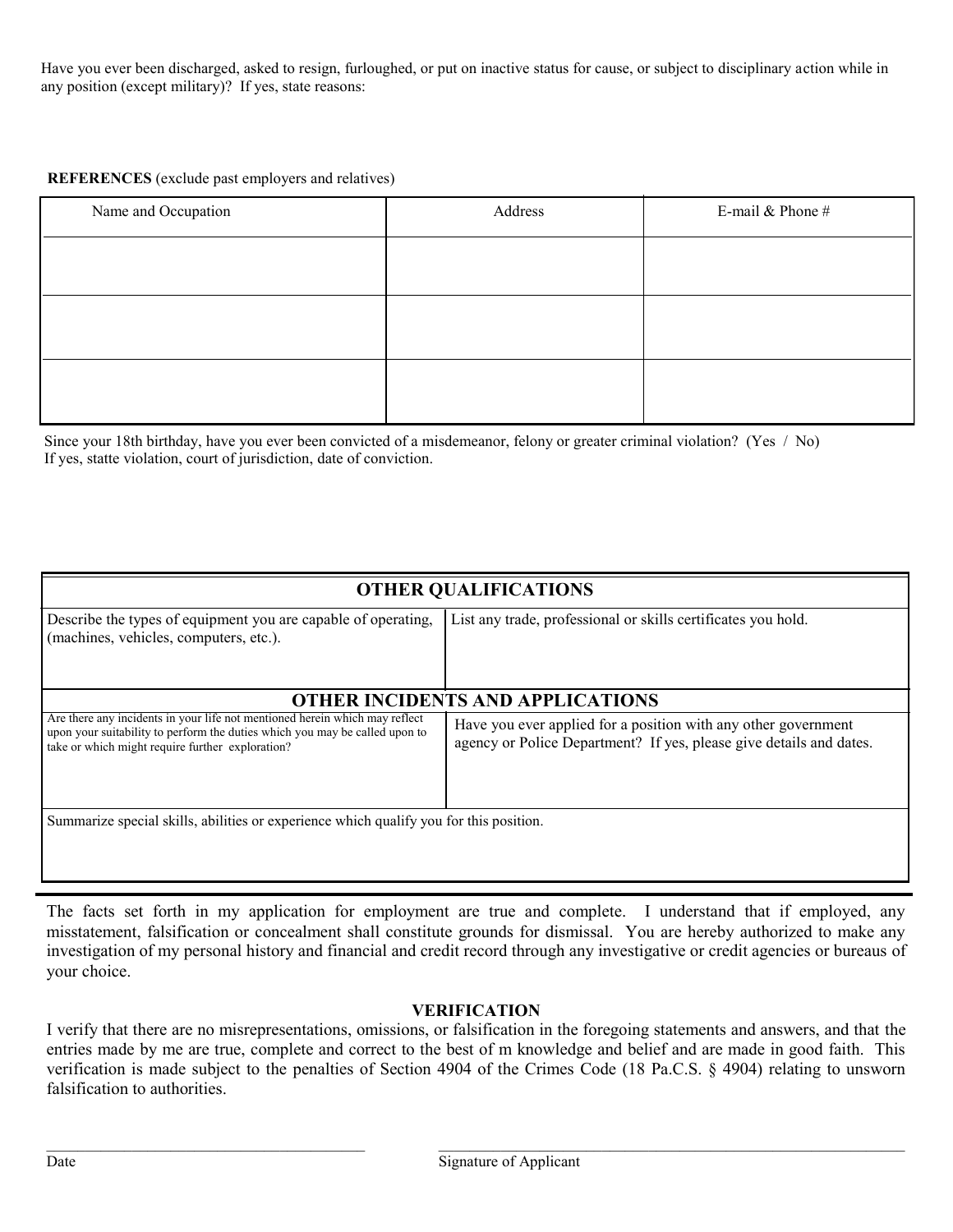## **POLICE OFFICER APPLICATION NOTIFICATION PROCEDURE RELEASE**

In the processing procedure required for applicants it may become necessary to contact the applicant in the event they are being given further consideration for the position of police officer with the Township.

If conventional methods fail in attempting to contact the applicant a certified or registered letter will be sent to the applicant's address listed on the application. Should the certified letter be returned indicating that it was unclaimed or undeliverable the applicant will be eliminated from further processing and consideration.

It is the applicant's responsibility to notify the Township Police, in writing, of the address change. By affixing your signature to this form the applicant acknowledges that they have read and understood the contents of this procedure.

\_\_\_\_\_\_\_\_\_\_\_\_\_\_\_\_\_\_\_\_\_\_\_\_\_\_\_\_\_ \_\_\_\_\_\_\_\_\_\_\_\_\_\_\_\_\_\_\_\_\_\_\_\_\_\_\_\_\_\_\_\_\_\_\_\_ Date Signature

**A-1.1**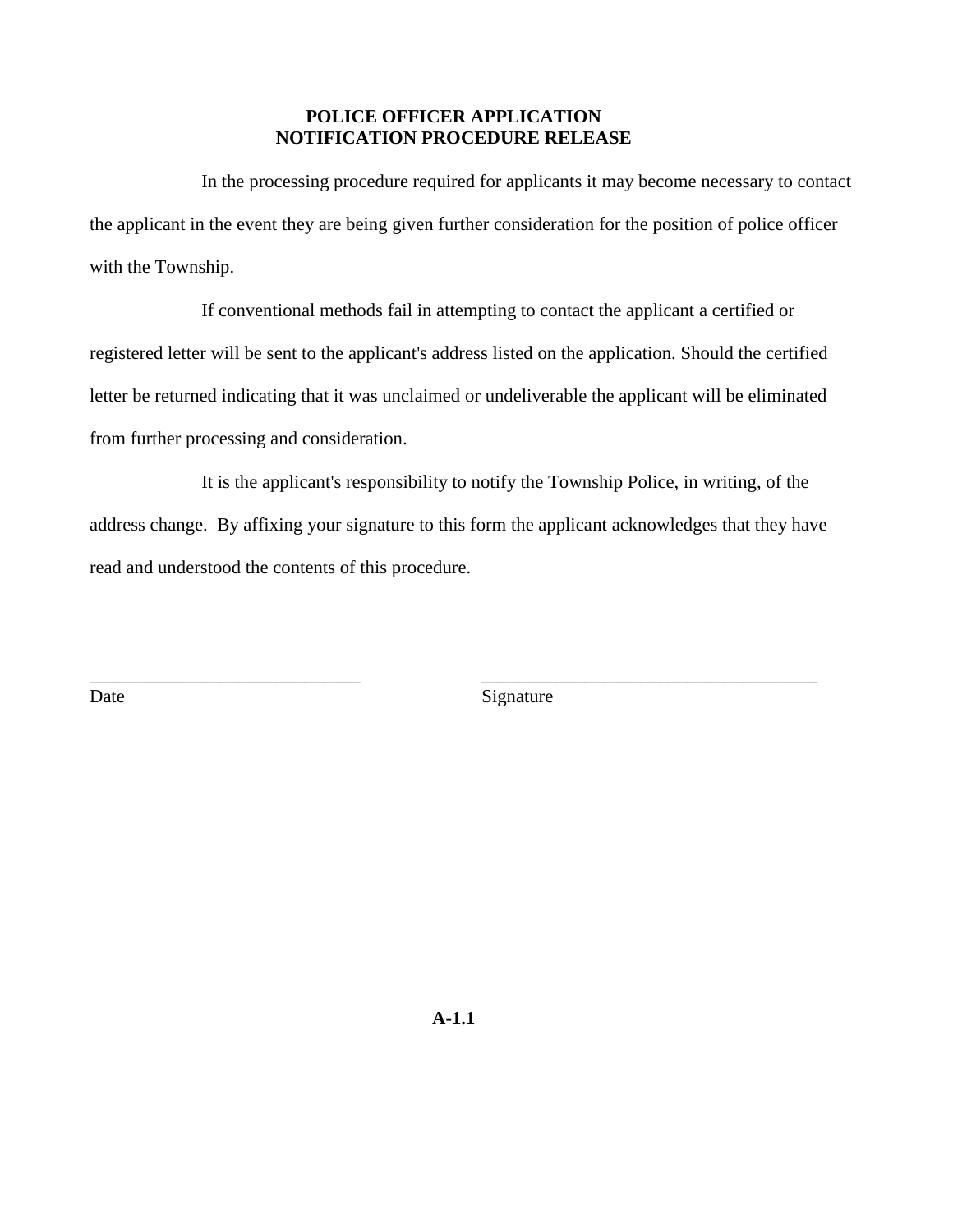#### **VERIFICATION OF CRIMINAL OFFENSES**

I hereby certify that I have never been convicted of an offense involving Section 2504 (relating to involuntary manslaughter), Section 2701 (relating to simple assault), Sections 2702(a)(3), (a)(4), and (a)(5) (relating to aggravated assault), or Section 2705 (relating to reckless endangering) of the Crimes Code, either in Pennsylvania or of any equivalent offenses in any other jurisdiction, against my spouse or other person with whom I have resided or have formerly resided, and commonly known as "Domestic Violence".

I verify this statement as being true and correct to the best of my knowledge or information and belief. This verification is made subject to the penalties of Section 4904 if the Crimes Code (18 Pa.C.S. § 4904) (relating to unsworn falsification to authorities).

\_\_\_\_\_\_\_\_\_\_\_\_\_\_\_\_\_\_\_\_\_\_\_\_\_\_ \_\_\_\_\_\_\_\_\_\_\_\_\_\_\_\_\_\_\_\_\_\_\_\_\_\_\_\_\_\_\_\_\_\_\_\_

Date Applicant

**A-1.2**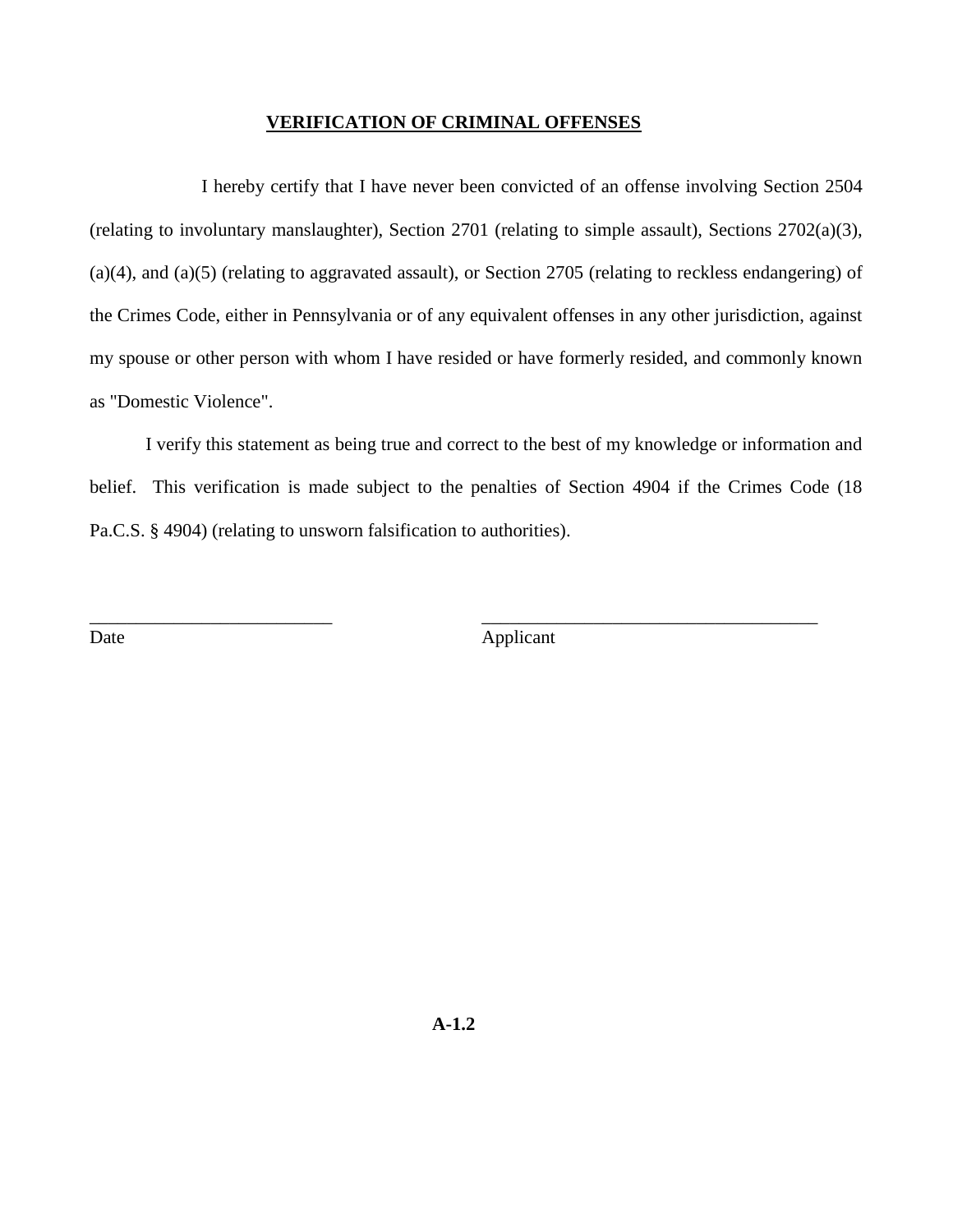# **ESSENTIAL DUTIES OF A POLICE OFFICER**

- 1. Running for several hundred yards;
- 2. Climbing over obstacles;
- 3. Crawling;
- 4. Pushing motor vehicles;
- 5. Pulling or carrying accident, fire and crime victims;
- 6. Using physical force to apprehend and subdue arrestees;
- 7. Withstanding prolonged exposure, as long as eight (8) hours, to extreme weather conditions;
- 8. Withstanding prolonged periods of standing or sitting;
- 9. Withstanding frequent exposure to stress-producing situations such as encountering persons injured or killed by accidents, crimes or suicide;
- 10. Dealing with domestic disputes;
- 11. Dealing with verbal and physical abuse of the officer, including taunts, insults, and threats to the officer, family members, or fellow police officers;
- 12. Communicating effectively with individuals suffering from trauma;
- 13. Operating a motor vehicle for long periods of time;
- 14. Using a firearm effectively; and
- 15. Filling out written reports in a clear and concise manner.

I have reviewed the above list of essential job functions for a Township police officer and believe that:

- ❒ I can fully perform all duties with or without reasonable accommodation.
- ❒ I cannot fully perform all duties with or without reasonable accommodation.

Printed Name:

Signature:  $\Box$ 

A-1.3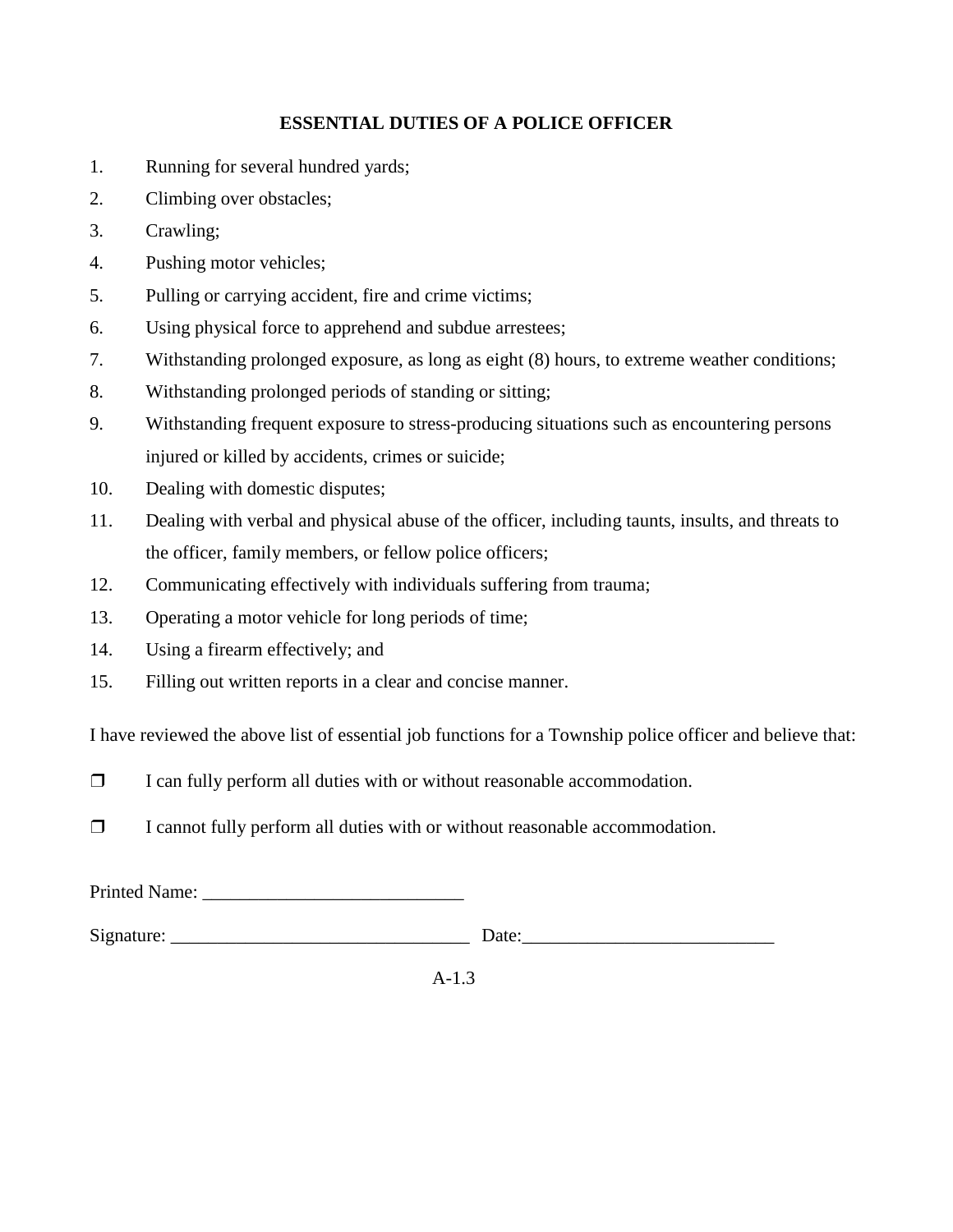#### **WAIVER AND RELEASE FOR BACKGROUND INVESTIGATION**

I, am presently applying for employment as a police officer with the Township of Shaler, which I acknowledge and understand must thoroughly investigate my employment background, criminal history, personal background, consumer information, education and references in order to evaluate my qualifications for a position as a police officer. I understand that it is in the public's interest that all relevant information in this regard, including my personal and employment history with my current and former employers, be disclosed to the Township.

By this release, I hereby authorize any representative of all of my former employers, which have been fully disclosed and identified in my employment application, to divulge any information in its files pertaining to my employment records and history, and I further authorize the release of such information upon request to any representative of the Township. I also authorize all former employers identified in my employment application to permit a review and full disclosure of all records, or any part thereof, concerning myself and my employment with those former employers, by and to any duly authorized agent of the Township, whether said records are of public, private or confidential nature.

The intent of this authorization is to permit all former employers identified in my employment application to provide, and for the Township to obtain, full and free access to the background and history of my personal life and my employment history and performance for the specific purpose of permitting the Township to conduct a thorough background investigation regarding me that will provide pertinent data for consideration by the Township in determining my suitability for employment as a police officer. It is my specific intent to provide the Township with access to personnel information, however personal or confidential it may appear to be.

I authorize all former employers, which have been fully disclosed and identified in my employment application, to release any and all public and private information that it may have concerning me, my work record, my background and reputation, my military service records, educational records, my financial status, my criminal record history, including my arrest record(s) and records compiled during or as the result of a criminal investigation(s) of me, efficiency ratings, complaints, grievances filed by or against me, the records or recollections of attorneys at law, or other counsel, whether representing me or another person in any case, either criminal or civil, in which I presently have, or have had, an interest, attendance records, polygraph examinations, and any internal affairs investigations and discipline, including any files which are deemed to be confidential and sealed.

I hereby release all former employers identified in my employment application, and, if applicable, their elected and appointed officials, employees and agents and all others from liability or damages that may result from furnishing the information requested, including any liability or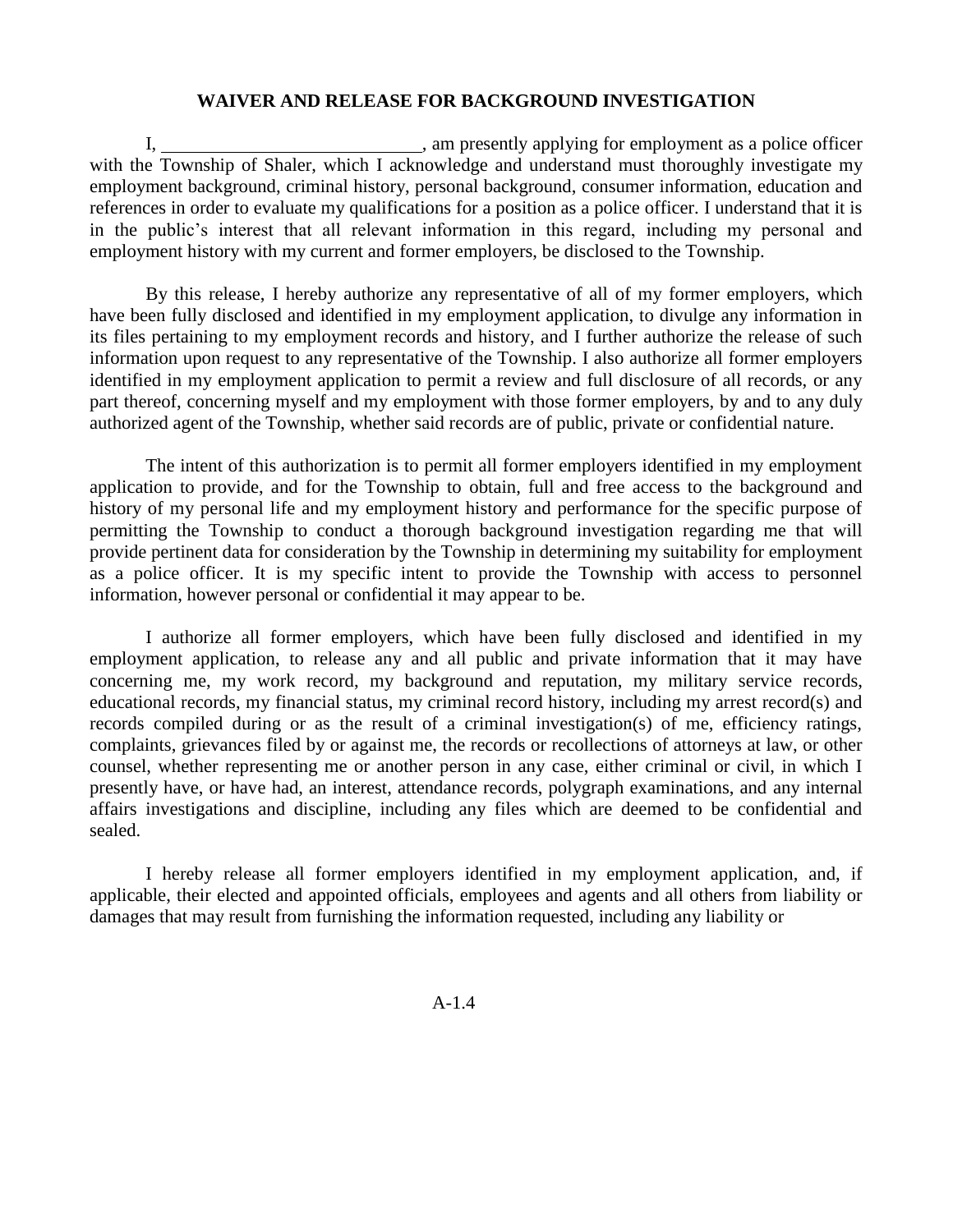damage pursuant to any state or federal laws. I hereby release all former employers identified in my employment application, and, if applicable, its officers, employees, or related personnel, both individually and collectively, from any and all liability for damages of whatever kind, which may at any time result to me, my heirs, family or associates because of compliance with this authorization and request to release information, or any attempt to comply with it. I direct all former employers identified in my employment application to release such information upon request of the duly accredited representative of the Township of Shaler, regardless of any agreement, written or oral, I may have made with the former employer to the contrary.

In addition, I also give the Township the right to thoroughly investigate my background, previous employment, education and references in order to ascertain my suitability for service as a Township employee. I release and hold harmless the Township of Shaler, its elected and appointed officials, agents and employees from and against any and all liability which might result from conducting such an investigation, including any damages of whatever nature which may at any time result to me, my heirs, family or associates because of such investigation.

I recognize and understand my rights under Title 5, United States Code, Section 552a, the Privacy Act of 1974 with regard to access and disclosure of records, and I waive these rights with the understanding that information furnished by any former employer will be used by the Township in conjunction with employment procedures.

I understand that if a former employer refuses to cooperate with this investigation by failing to provide full disclosure of any and all relevant information about me, then the Township may disqualify me from further consideration for employment as a police officer.

A photocopy or facsimile of this release form will be as valid as an original thereof, even though the said photocopy or facsimile does not contain an original writing of my signature. This waiver is valid for a period of thirty (30) months from the date of my signature. Should there be any questions as to the validity of this release, you may contact me at the address listed on my employment application. [Amended February 14, 2012].

I agree to indemnify and hold harmless the person to whom this request is presented, as well as his agents and employees, from and against all claims, damages, losses and expenses, including reasonable attorney's fees, arising out of or by reason of complying with this request.

 $Signature: \_\_\_\_\_\_$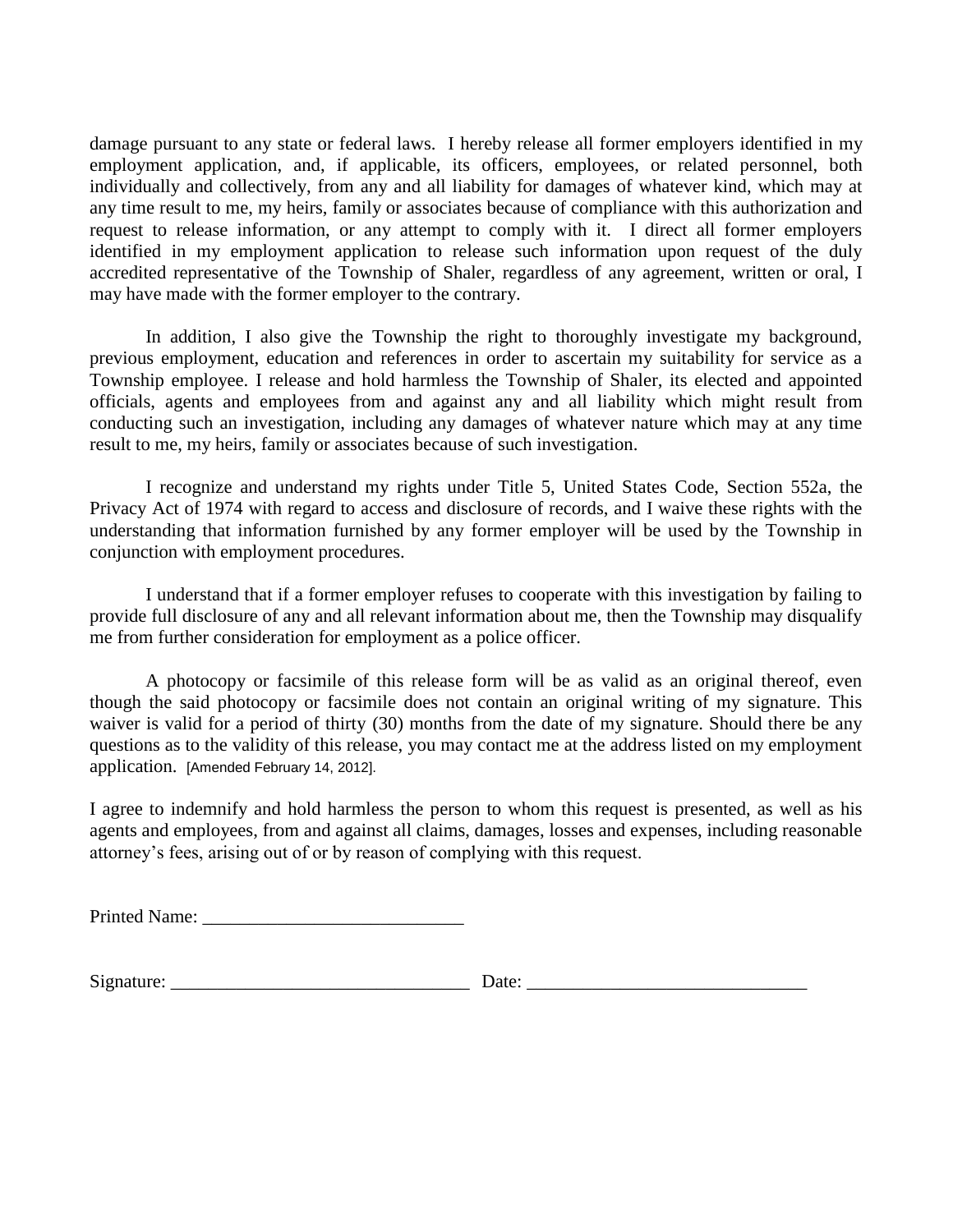## **ACKNOWLEDGMENT UNDER OATH**

| <b>COMMONWEALTH OF PENNSYLVANIA</b> |      |
|-------------------------------------|------|
|                                     | -SS: |
| <b>COUNTY OF ALLEGHENY</b>          |      |

On this, the \_\_\_\_\_ day of \_\_\_\_\_\_\_\_\_\_\_\_\_\_, 2022, before me, a Notary Public, the undersigned officer, personally appeared , known to me (or satisfactorily proven) to be the person whose name is subscribed to the within Waiver and Release for Background Investigation, and acknowledged that he / she fully understood its contents and freely executed same for the sole consideration therein.

**IN WITNESS THEREOF**, I have hereunto set my hand and official seal.

\_\_\_\_\_\_\_\_\_\_\_\_\_\_\_\_\_\_\_\_\_\_\_\_\_\_\_\_\_\_\_\_\_ Notary Public

My commission expires: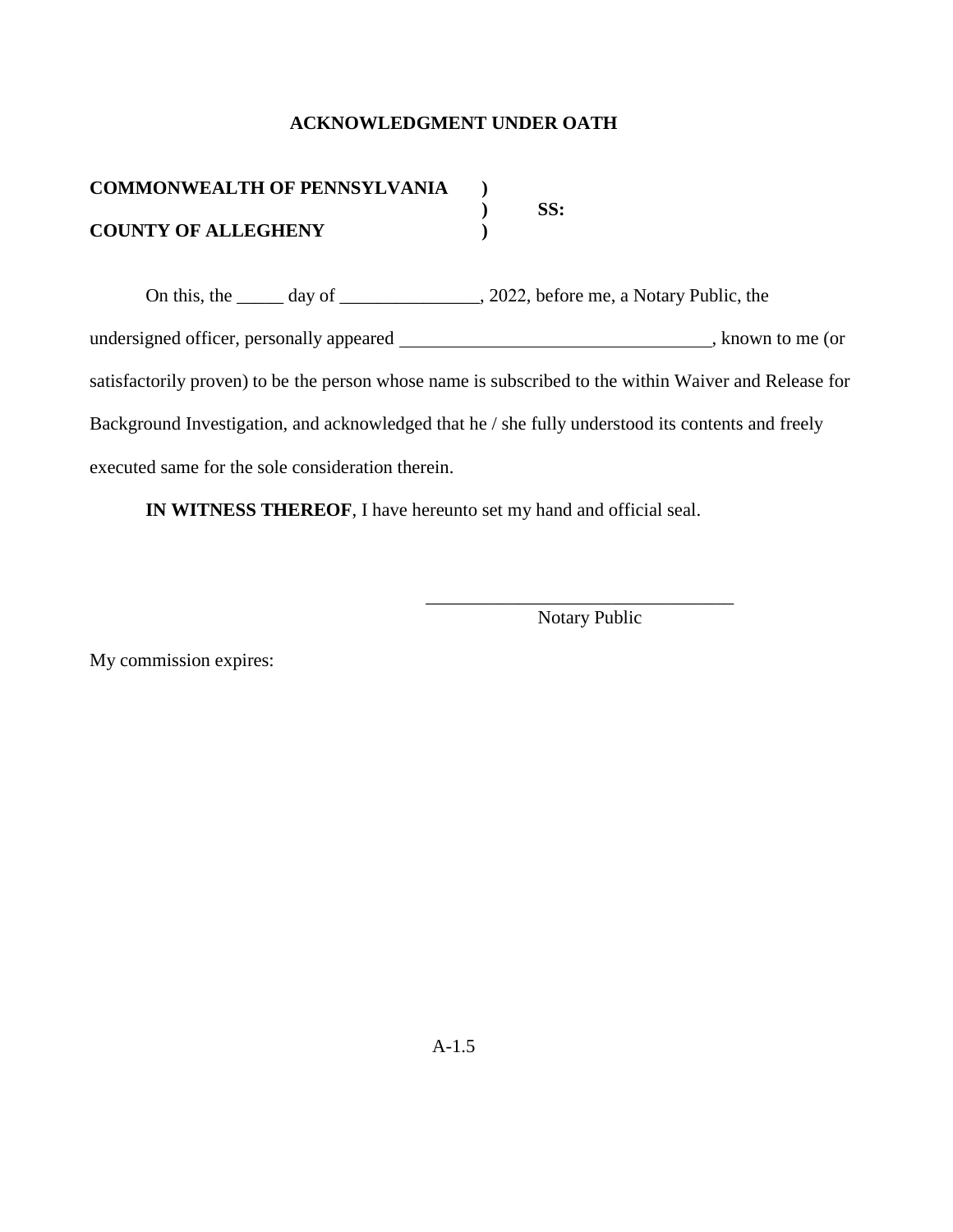## **POLICE OFFICER APPLICATION**

# **VERIFICATION**

I verify the statements that are made in this Application are true and correct to the best of my knowledge, information and belief and that this Verification is being made subject to the penalties of 18 Pa. C.S. § 4904 relating to unsworn falsification to authorities.

Date: \_\_\_\_\_\_\_\_\_\_\_\_\_\_\_\_\_\_\_\_\_\_\_\_\_\_\_ \_\_\_\_\_\_\_\_\_\_\_\_\_\_\_\_\_\_\_\_\_\_\_\_\_\_\_\_\_\_\_\_\_\_\_

Applicant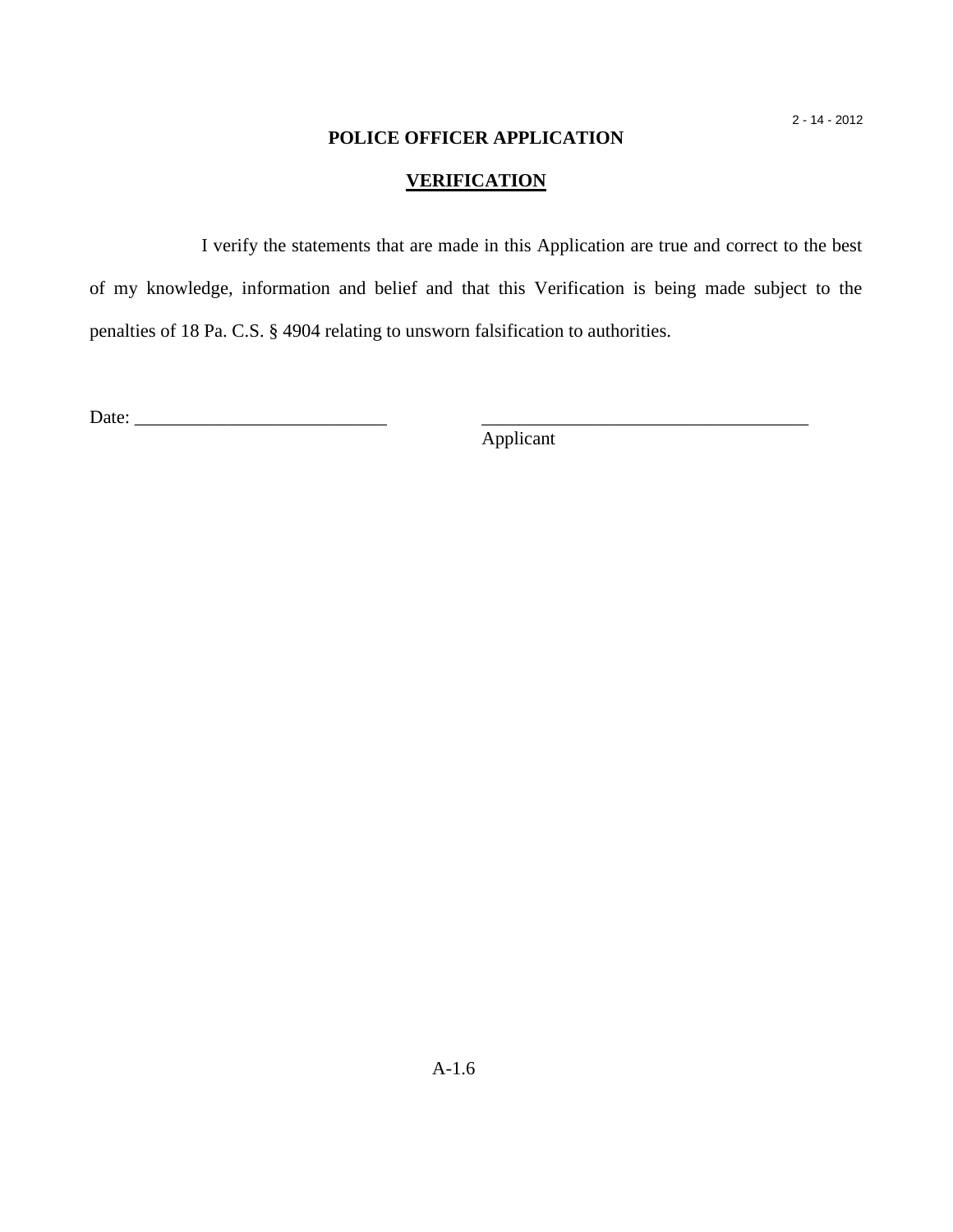# **Notice of Shaler Township Civil Service Written Examination**

| Date and Time                  | <b>Application Number</b>   |  |
|--------------------------------|-----------------------------|--|
|                                |                             |  |
|                                |                             |  |
| Full Name of Applicant Printed | Signature of Applicant      |  |
|                                |                             |  |
|                                |                             |  |
| <b>Address of Applicant</b>    | <b>Address of Applicant</b> |  |
|                                |                             |  |

Dear Applicant for position of Police Officer:

Your application materials for the position of Police Officer have now been received and will be reviewed administratively to make sure that all required information and documentation has been provided. You will be notified via email once all submitted documentation is verified. This Notice is to officially inform you that the agility and written examination portion of the examination for the position of Shaler Township Police Officer will take place on **Saturday, June 25, 2022 at 9:00 a.m.,** at the **Shaler Area Titan Stadium 1800 Mt. Royal Blvd. Glenshaw, PA 15116.** Check-in will begin at 8:00 a.m. and applicants are required at that time to present a valid photo driver's license and **must report 15 minutes prior to the starting time for the test. Applicants will NOT be admitted into the test without a valid photo driver's license.**

The candidates will be ranked according to their scores after the written examination and only those applicants scoring higher than seventy (70) percent and having one of the top twenty-five scores on the written examination will be eligible to proceed further in the examination process. Applicants scoring less than seventy (70%) percent and those applicants not having one of the top twenty-five scores on the written examination shall be rejected. Thus, even applicants having a passing grade on the written examination may not continue in the application process unless the applicant is one of the top twenty-five (25) scores including ties on the written examination.

Good luck on the written examination!

Very truly yours,

**Secretary** Shaler Township Civil Service Commission

cc: Applicant for the position of Police Officer